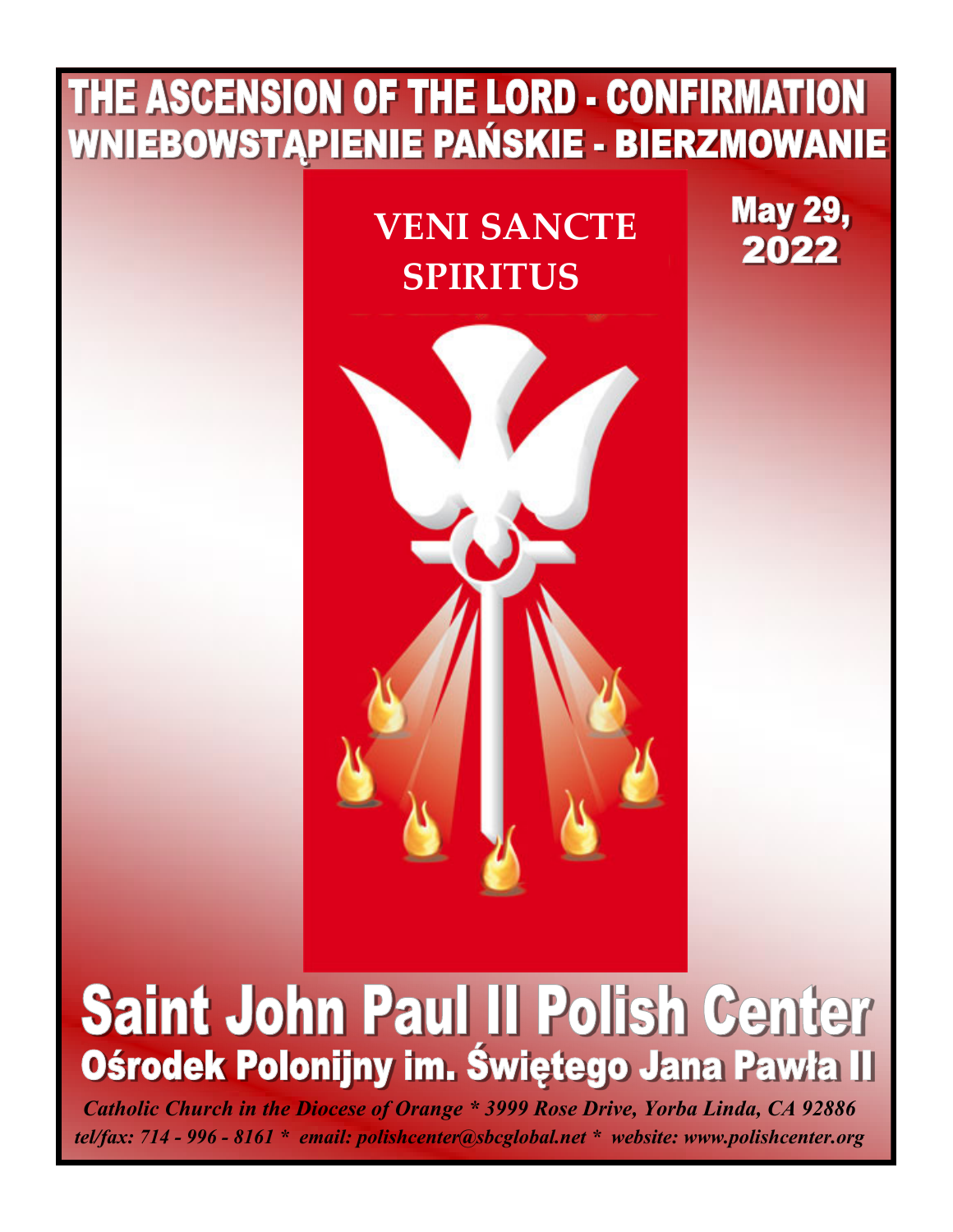#### **THE ASCENSION OF THE LORD MAY 29, 2022**



He was lifted up, and a cloud took him from their sight.

— Acts 1:9

# **LAST WILL AND TESTAMENT**

Just before leaving this earth, Jesus gave vital final instructions to the Christian leaders who were to carry on his work after him. "You are witnesses of these things… You will be clothed with power from on high." This is how St Luke interprets the Lord's Last Will and Testament. We will be more familiar with St Matthew's version of those final instructions. "Go, make disciples of all nations.."

In both cases, he sends them out to speak and act in his name, to spread the Gospel message and draw people into the family of God. It was a huge task, but he promises to provide whatever they will need to carry it out. Those who speak in his name, do so with his authority. The authority goes with the mission, so to speak. In Matthew's version he adds this great promise, "I am with you always, even to the end of the age." Luke's version is that they will be "clothed with power from on high", that is, inspired by the Holy Spirit.

The mission given by Jesus was simple to understand but hard to fulfill. It was to teach others all that he had taught them. Just as he asked his disciples to trust him, they were to ask that others should trust their guidance too. This is like when a doctor puts you on a course of antibiotics. A basic rule about antibiotics is to complete the course. The Gospel message of salvation must continue to be shared until the end of time. With all the changes in the church and in society, the two things that have not changed are Jesus himself and his message. The Message and the Messenger have not, and will not change. People troubled by changes in the church today should remember that the basics that matter have not changed at all.

You write a new page of the gospel each day, through the things that you do and the words that you say. Others read what you write, be it faithful or true. So what is the gospel according to you?

The Lord is still with us at all times. If we trust in his presence, we can really feel ourselves "never less alone than when alone." We believe that he is with us always. As his disciples and co-workers, we too have the gift of the Spirit. We are "clothed with power from on high." If we let him be a guiding presence in our life, each day consciously aware of his presence, we can experience the Joy of the Gospel and share it with others as Jesus intends us to  $d$ o.

#### **WAITING IN PRAYER**

In our speedy, digital age, waiting is harder than doing. Simply waiting for something goes against the grain and we try to avoid it. We could learn from other cultures that have a more relaxed attitude towards time. Waiting is an unavoidable part of life. If we become ill, we have to wait until we are better before getting back to work. Everything has its own pace, its own rhythm. There is no point in getting impatient with the pace of others on whom we rely for help. It can also serve us well, if we learn something by having to wait that we might not otherwise have learnt.

Today we celebrate the Ascension, as the start of a special time of waiting. Jesus told his friends to wait in Jerusalem for the great gift they would need for their future work of sharing the Gospel. His words were, "Stay in the city, until you are clothed with power from on high." Some of them might have wanted to get straight down to work, feeling there was no time to waste. But he told them to take their time, to wait. He was asking them to tune in to God's time, rather than rush ahead. It was God's will they were meant to do, not their own. Having to wait until Pentecost was a necessary step. They could only do God's work when God's special gift was given and received.

We need to wait on the Lord. The words of Jesus apply to us also, "You shall be my witnesses." We are to be his visible, bodily ambassadors in the world. To do this we need God's prompting Spirit, and for that we need to pray. The first disciples had to wait "until you are clothed with power from on high." After Jesus left them, they returned to Jerusalem and were "continually in the Temple praising God." The Acts shows them gathered in an upper room, joining in prayer. For us too, waiting on the Lord takes the form of prayer, when we open ourselves to receive what we need to be his witnesses in the world.

Like the apostles and our Blessed Lady waiting for Pentecost, we are waiting on for the Spirit. Our prayer is more a quiet listening than asking for what we want. This prayer of waiting needs a quiet heart, and silence expresses it better than words. Waiting for others can be full of loving anticipation. The Ascension invites us to enter into that prayerful waiting as we prepare for Pentecost next<br> $\sum_{n=1}^{\infty}$ Sunday.

#### **NEVER CAN SAY GOOD-BYE**

The disciples still thought this was just about their life and their world. They are reminded by Jesus that what they have lived through with him, his life, death, and resurrection, is greater and more far-reaching than they can yet imagine. This is not just about the kingdom of Israel. This is about all nations. This is not just about witnessing in Jerusalem, Judea, and Samaria. This work will take them to the ends of the earth. It is an enormous undertaking that we and the disciples have been given. It seemed impossible to the disciples then and it seems impossible to us now. But it is not. It is possible because we are not alone in this work. Jesus is with us not for a day or a week or even our lifetime. Jesus is with us always, until<br>the end of the age the end of the age.

Today's Readings: *Acts 1:1-11; Ps 47:2-3, 6-7, 8-9; Heb 9:24-28; 10:19-23; Lk 24:46-53*

#### **FIRST FRIDAY OF THE MONTH 3 JUNE**

Adoration of the Holy Sacrament Until 10 am and 5 pm—9 pm Mass at **8:30 am** in English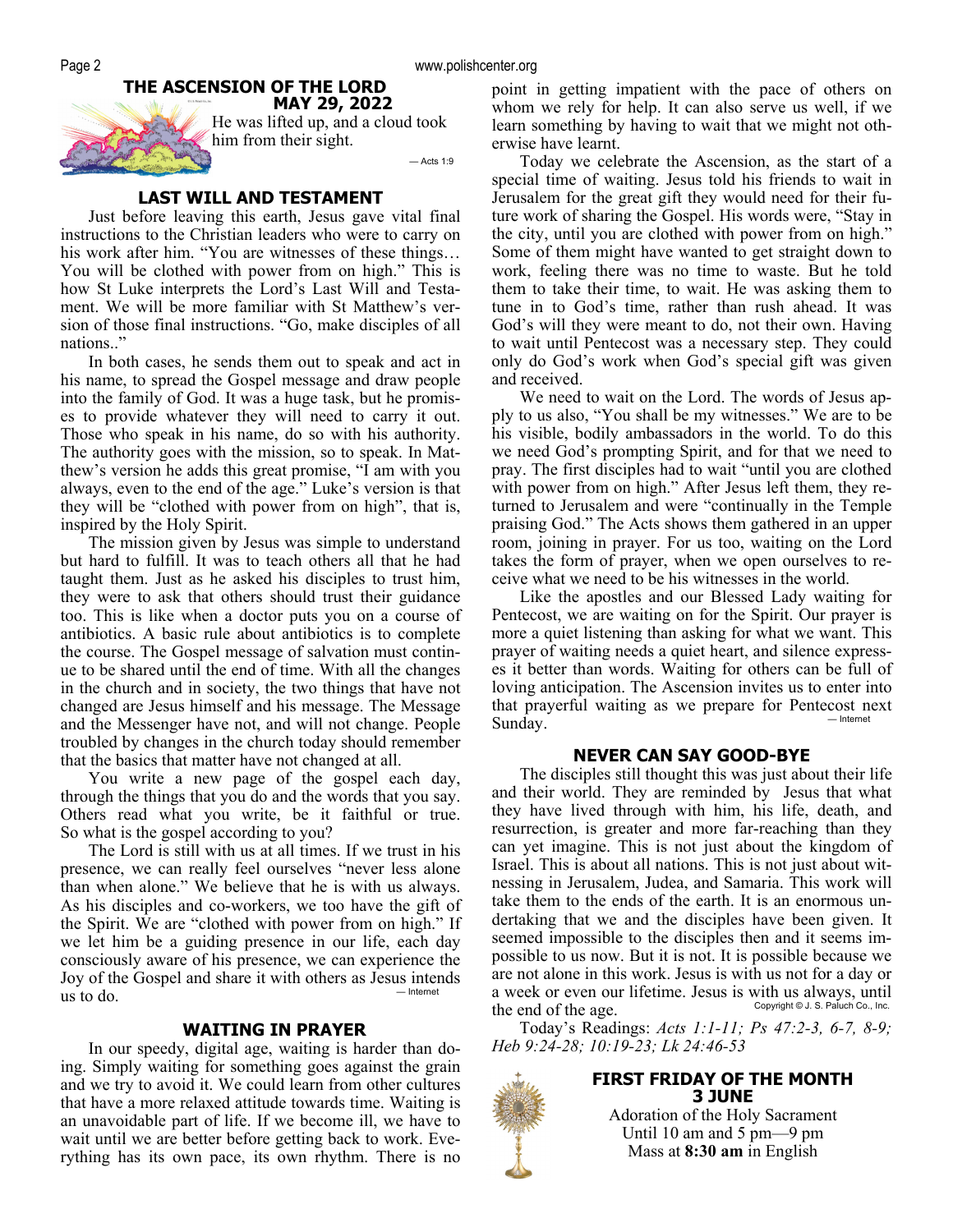#### **KOMENTARZ LITURGICZNY**

Cykl C, *Wniebowstąpienie Pańskie*  Czytania: *Dz 1:1-11; Ps 47:2-3, 6-7, 8-9; Hbr 9:24-28; 10:19-23; Łk 24:46-53* 

Wspominamy moment z życia Chrystusa po zmartwychwstaniu, w którym po raz ostatni spotkał się w sposób widzialny z Apostołami i swymi uczniami na górze Oliwnej. Odszedł do nieba. A gdzie jest niebo? Gdzie można Chrystusa dziś spotkać? Gdzie można z Nim porozmawiać? Przecież od tego spotkania zależy szczęście chrześcijanina.

Jedni uważają, że niebo, do którego odszedł Chrystus, jest bardzo daleko. Między ziemią, na której żyjemy, a niebem, w którym On się znajduje, jest wielka przepaść. Niebo i ziemia to dwie zupełnie różne, odległe od siebie rzeczywistości. W takiej sytuacji chcąc się z Chrystusem spotkać, istnieją tylko dwie możliwości: albo trzeba umrzeć, albo czekać, aż On po raz drugi przyjdzie na ziemię.

Ludzie ci przeżywają bolesne rozdarcie. Z jednej strony tęsknią za nawiązaniem kontaktu z Chrystusem, za ziemią obiecaną, za rzeczywistością, w której nie ma cierpienia, w której jest tylko i wyłącznie radość i szczęście, a z drugiej strony muszą być na ziemi, muszą zajmować się tym wszystkim, co składa się na ludzkie życie. Traktują pobyt na ziemi jako wygnanie, jako uciążliwe przejście i lekceważąco patrzą na to wszystko, co się składa na doczesne życie.

Trzeba jednak jasno powiedzieć, że jest to poważny błąd, bo Chrystus odchodząc do nieba wyraźnie powiedział: "A oto Ja jestem z wami po wszystkie dni, aż do skończenia świata". On pozostał z nami i nie należy sądzić, że tu na ziemi nie można Go spotkać. On przestał się ukazywać, nie można Go dotknąć i nie można włożyć swojego palca w miejsce gwoździ, tak jak to zrobił św. Tomasz. Zrezygnował z tej formy obecności dlatego, że chciał być dla tysięcy i milionów, a ta doczesna obecność była zarezerwowana dla niewielu. Przestał się objawiać w formie widzialnej, ale pozostał z nami.

Istnieje druga grupa chrześcijan, którzy właśnie potraktowali na serio to ostatnie zdanie Chrystusa: "Oto Ja jestem z wami po wszystkie dni, aż do skończenia świata". Oni odkrywają Chrystusa we wszystkim, co ich otacza, i we wszystkim, co przeżywają. Nie tylko w Eucharystii i w Kościele, lecz odkrywają Go w pięknie przyrody, w kwiatach, które się teraz rozchylają, w śpiewie ptaków, w tych nowych liściach, które w cudowny sposób rok w rok wydają drzewa. Odkrywają Chrystusa w uśmiechu małego dziecka i w miłości matki do dziecka. Odkrywają Chrystusa w każdej ludzkiej przyjaźni, w każdym dobrym czynie, w każdym cierpie-niu, w każdej sytuacji, w jakiej są.

Tajemnica takiego życia religijnego polega na tym, że ci ludzie nie szukają nieba daleko od ziemi, nie szukają szczęścia dopiero po śmierci. Oni odkrywają niebo, bliżej

aniżeli ziemię. Ziemia jest pod naszymi nogami, ale niebo jest bliżej, bo jest w naszym sercu. Chodzi tylko o to, aby Chrystusa w nim dostrzec. On jest w każdym ludzkim sercu. Tylko jest za obłokiem doczesności, za obłokiem różnych ludzkich wad, nałogów, czasami grzechu. Jeżeli człowiek potrafi odsunąć ten obłok

i odkryje Chrystusa w swoim sercu, już Go nigdy nie będzie szukał daleko, lecz pójdzie z Nim przez życie i będzie szczęśliwy bez względu na to, w jakiej sytuacji się znajdzie.

Powiedzmy coś więcej. Gdyby grzesznik został wprowadzony w grono świętych, to nie będzie wiedział, że jest w niebie, bo on w to grono razem z sobą zaniesie piekło. Gdyby człowiek czystego serca, wypełniony Bogiem, znalazł się wśród potępionych, nie będzie wiedział, że jest w piekle, bo on w sercu ciągle przeżywa radość nieba. Nie szukajmy nieba na górze, a piekła na dole. Niebo jest w ludzkim sercu i piekło jest w ludzkim sercu. Człowiek, który odkryje Chrystusa w sobie, pójdzie przez świat zawsze ze szczęściem na twa-

rzy. Tym szczęściem będzie zdumiewał innych i tego szczęścia będą mu zazdrościli.

Niech Chrystus, który w sposób eucharystyczny, sakramentalny się spotka z nami przy ołtarzu, pomoże nam uczynić z naszego serca niebo, pomoże nam odsunąć to wszystko, co je jeszcze zakrywa, pomoże nam odkryć prawdziwe szczęście. — Ks. Edward Staniek

#### **"I ZOSTAŁ UNIESIONY DO NIEBA"**

*Wniebowstąpienie* podkreśla człowieczeństwo Jezusa, gdyż tylko ten może wstąpić do nieba, kto wpierw jako człowiek wstąpił na ziemię. *Gdy Jezus wstąpił do nieba,* ziemia napełniła się wonią Bożą.

A On sam czeka na nas u kresu naszych marzeń. Królestwo Boże już jest pośród nas, chociaż jako lud Boży nadal jesteśmy w drodze.

W wędrówce naszej spotykamy ludzi którzy Go szukają. Są dwa rodzaje poszukujących Boga. Jedni pytają: gdzie jest Bóg, i jaki On jest? Drudzy pytają: gdzie działa Bóg, jak On działa i jaka jest droga do Niego? Istnieje wiele dróg do Boga: droga bojaźni, droga nadziei. Drogą jednak jakiej On sam sobie życzy, pozostaje droga miłości. I ta miłość ma dwa ramiona: jedno obejmuje Boga, a drugie bliźniego.

— Franciszek Salezy



**PIERWSZY PIĄTEK MIESIĄCA 3 CZERWCA**  Wystawienie Najświętszego Sakramentu 17:00—21:00 Msza Św. o godz. **19:30** wieczorem

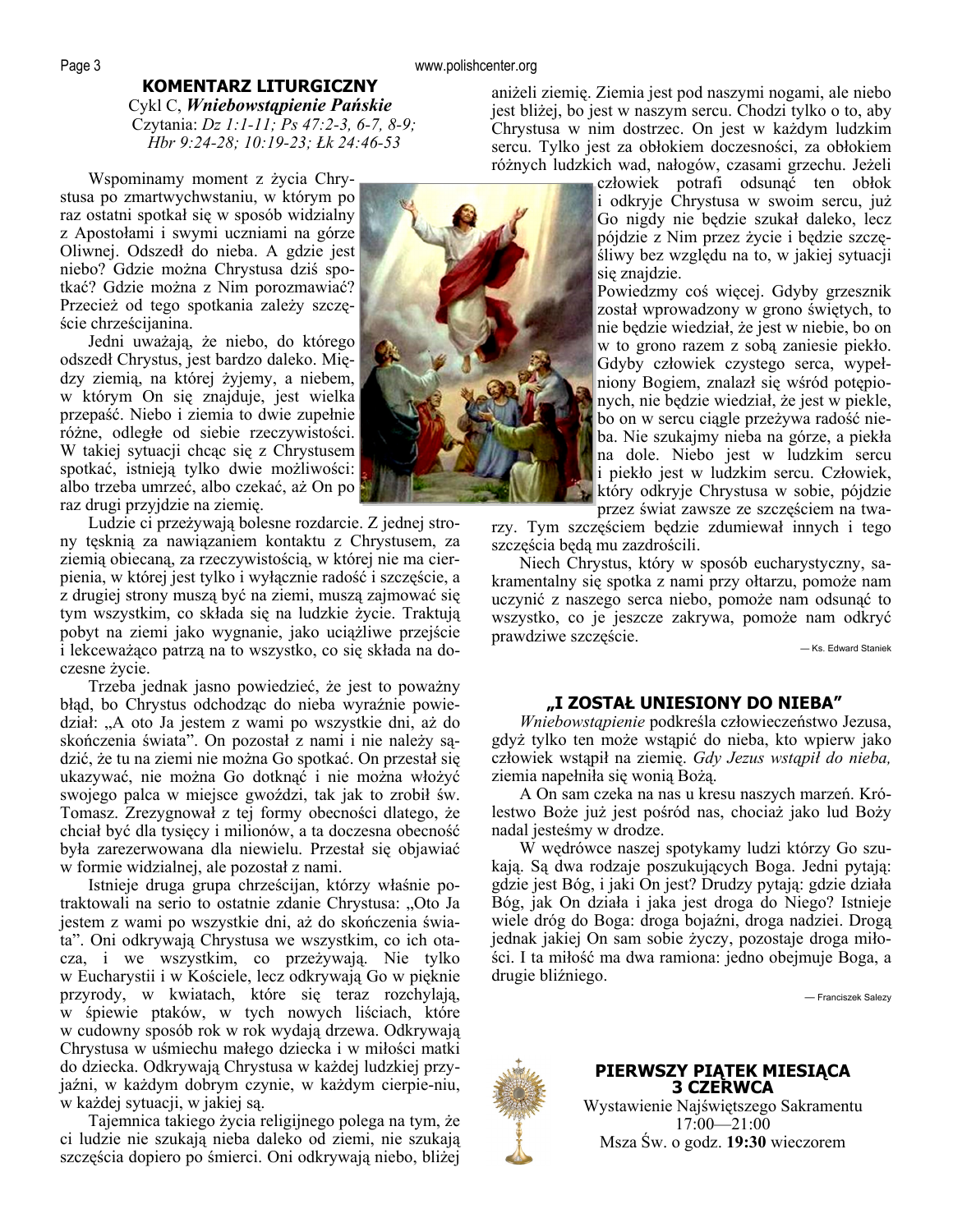### **WNIEBOWSTĄPIENIE PAŃSKIE**



Kiedy weźmiemy do ręki Pismo Święte, katechizm, jakikolwiek dokument Kościoła, mądrą katolicką książkę lub gazetę przeczytamy w nich, że najważniejsze dla człowieka jest, aby osiągał niebo, osiągnął świętość, osiągnął zba-

wienie. Dzisiaj w uroczystość Wniebowstąpienia Pańskiego postawmy sobie pytanie o ten najważniejszy cel. O nasze osiąganie nieba. O naszą drogę do nieba.

"Chrystus zostawił nam wzór, abyśmy szli Jego śladami" (1 P 2, 21) – napisał św. Piotr Apostoł w swoim pierwszym liście. Jak chcemy iść śladami Jezusa? Co<br>robić? Jak podażać do nieba? – Ks. Marcin Kolodziej robić? Jak podążać do nieba?

#### **OJCZYZNĘ MAMY W NIEBIE**

**Wniebowstąpienie** wyjaśnia pozycję, jaką Jezus zajmuje po Zmartwychwstaniu: "Jezus jest władcą wyniesionym ponad wszystkie potęgi i możnych" - takie wyznanie wiary składamy o Jezusie właśnie dzięki prawdzie o Jego Wniebowstąpieniu. Jest to ważne wyznanie, bo pozwala nam chociażby pozostawać bez lęku w obliczu wszystkich wielkich i małych szefów tego świata.

Forster

#### **RADOŚĆ WNIEBOWSTĄPIENIA**

Święto Wniebowstąpienia tchnie radością połączoną z nostalgią. W Liturgii przeżywamy fakt odejścia Jezusa z ziemi i powrotu do Ojca. Łukasz ewangelista kreśli obraz Jezusa na górze Oliwnej, zwróconego twarzą ku świątyni, żegnającego się z uczniami i udzielającego im błogosławieństwa. Ten obraz przypomina Liturgię świątynną Starego Testamentu. Po zakończonych obrzędach arcykapłan uroczyście błogosławił całe zgromadzenie, a następnie znikał w Miejscu Najświętszym, zasłonięty przez obłoki kadzidła.

Podobnie Jezus, Arcykapłan Nowego Przymierza, błogosławi uczniów – Nowy lud Boży, a następnie znika zasłonięty przez obłok. Obłok w Biblii oznacza samego Boga. Obłok, zasłaniający Jezusa oznacza, że odtąd Jezus chwalebny przebywa na stałe z Ojcem w niebie.

Pożegnanie Jezusa z uczniami przypomina o wielu pożegnaniach, których doświadczamy w naszym życiu. Każdy z nas musi pożegnać się z dzieciństwem, z młodością, z okresem sukcesów, z czasem, w którym jesteśmy potrzebni, w którym jesteśmy w centrum uwagi. Musimy pożegnać się drogimi ludźmi, z miejscami, w których jest nam dobrze. Każde pożegnanie boli. Ale w każdym pożegnaniu jest też szansa na coś nowego. Każde pożegnanie oczyszcza i rozwija.

Rozstanie Jezusa z uczniami tchnie jednakże nadzieją i radością. Uczniowie pełni entuzjazmu i mocy Ducha Świętego idą do domu z wielką radością i głoszą Ewangelię. Św. Łukasz podpowiada nam, skąd uczniowie czerpią siłę do takiej radości. Stale przebywali w świątyni, wielbiąc i błogosławiąc Boga. Modlitwa, przebywanie w świątyni, wychwalanie Boga było dla uczniów przedsmakiem nieba, do którego wstąpił Jezus.

Doświadczenie wniebowstąpienia posyła nas do co-

dzienności, w której mieszkamy i pracujemy. Powinniśmy nieść niebo tam, gdzie jest codzienność, gdzie jest "piekło", gdzie panują pustka i bezsens. Nie musimy ciągle wpatrywać się w niebo (por. Dz 1, 10n). Niebo otwiera się nad nami, gdy jesteśmy z Jezusem, gdy trwamy na modlitwie, na Eucharystii.

Oczywiście, są chwile, gdy modlitwa, Eucharystia staje się nużąca, męcząca. Ale od czasu do czasu doświadczamy również bliskości Jezusa, wspólnoty, otwarcia nieba. Czujemy wtedy, że wszystko inne jest względne, drugorzędne. Nie jest to kwietyzm ani ucieczka od problemów, od codzienności, ale świadomość, że nie stanowią całej przestrzeni naszego życia.

Wniebowstąpienie Jezusa wyzwala radość. W życiu duchowym nie powinniśmy się do niej zmuszać. Prawdziwa radość jest już w nas. Jest tylko przysłonięta przez problemy, zmartwienia, pożądania, zbytnie zapatrzenie w sprawy ziemskie. Jeżeli częściej będziemy wpatrywać się w niebo i uświadamiać sobie, że tam jest nasza ojczyzna (por. Flp 3, 20), odkryjemy radość, która jest w głębi naszych serc. I ta radość będzie stopniowo przemieniać nas i codzienność.

Św. Augustyn modlił się: Chrystus wstępuje do nieba, niech wstąpi z Nim i nasze serce. Módlmy się podobnie. – Stanisław Biel SJ

#### **NADZIEJA**

Tajemnica Wniebowstąpienia jest radosną nadzieją dla wyznawców Jezusa. Takie radosne zakończenie ziemskiej wędrówki jest silniejsze niż świadomość, że życie kończy się z chwilą śmierci człowieka. Wniebowstąpienie Jezusa do domu Ojca toruje drogę wszystkim ludziom do Nieba. Nie pozostawia On nas samych sobie i posyła Ducha Świętego, aby obdarzył każdego wierzącego wytrwałością na drodze wiary, nadziei i miłości. —o. Cyriak Wrzodak

#### **CHRYSTUS CELEM LUDZKICH DZIEJÓW**

"... punktem, do którego zwracają się pragnienia historii oraz cywilizacji, ośrodkiem rodzaju ludzkiego, weselem ludzkich serc i pełnią ich pożądań. To On jest Tym, którego Ojciec wskrzesił z martwych, wywyższył i posadził na swojej prawicy, ustanawiając Go sędzią żywych i umarłych. Ożywieni i zjednoczeni w Jego Duchu, pielgrzymujący ku wypełnianiu się historii ludzkiej, które odpowiada w pełni planowi Jego miłości: odnowić wszystko w Chrystusie, to, co jest na niebie, i to, co na ziemi (KDK, nr 45, 2).

Jezus posłany został przez Ojca, by tutaj na ziemi wykonać zlecone Mu dzieło. Swój szczyt miało ono osiągnąć w męce, śmierci i zmartwychwstaniu, które stanowiły zarazem punkt kulminacyjny Jego paschalnej tajemnicy. Po wypełnieniu zleconego Mu dzieła miał wrócić z powrotem do Ojca, by jako Syn Człowieczy, który do swojej boskiej natury przyjął także naturę ludzką i zjednoczył ją w Osobie Słowa, otrzymać udział w wiecznej chwale. Wykonanie wspomnianego dzieła było uwielbieniem Ojca na ziemi, chwała zaś miała być jakby nagrodą za wypełnienie ojcowskiej woli (por. J 17, 4-5). - ks. Edward Sztafrowski, Wprowadzenie do liturgii Mszy niedzielnych i świątecznych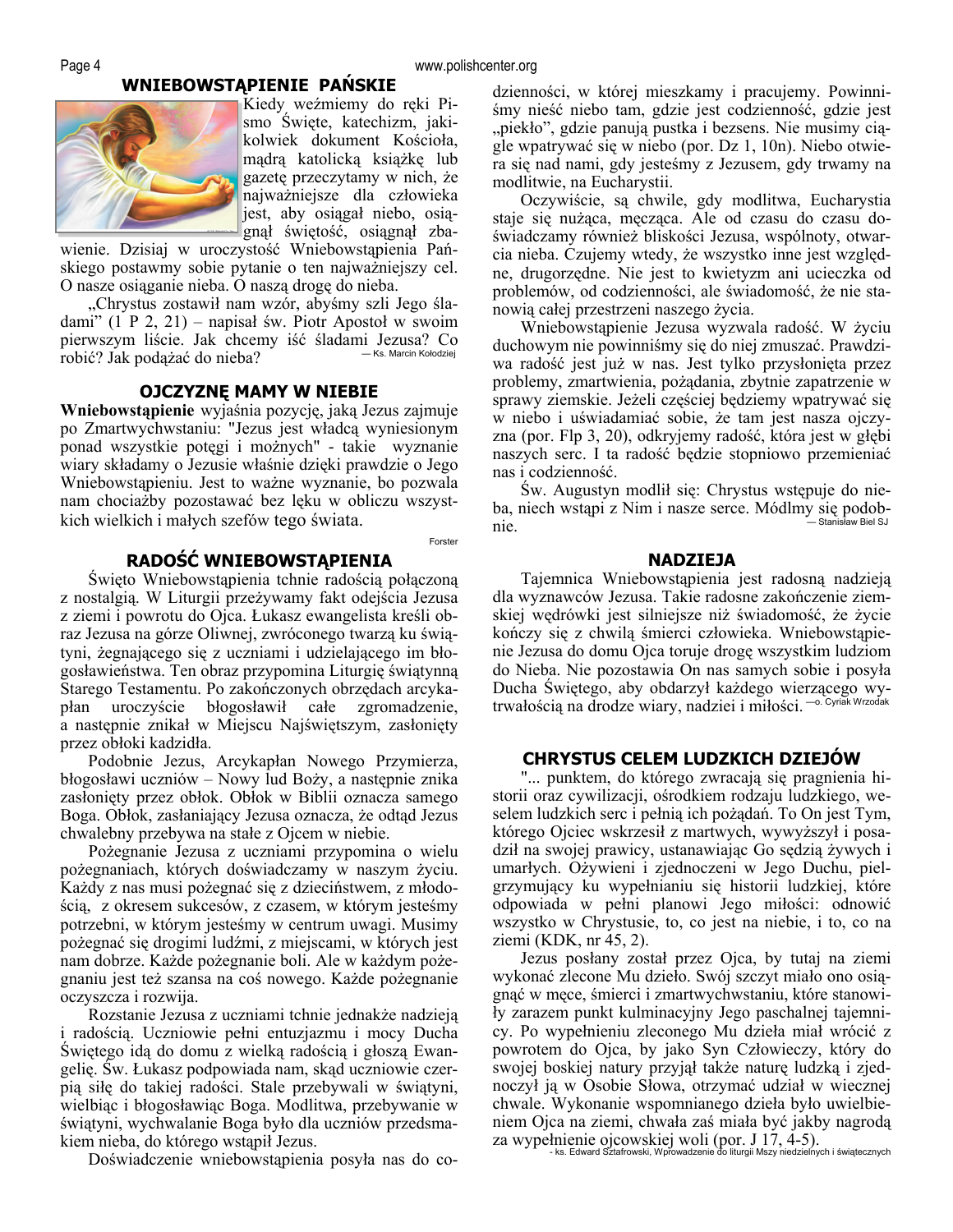# **"WZRASTANIE" MŁODZIEŻY**



Zdaniem Jana Pawła II, to "wzrastanie" powinno dokonywać się także na drodze obcowania z dziełami człowieka, ponieważ młodość jest wrażliwa na prawdę, i dobro i piękno zawarte w nich. Szczególnie młody człowiek powinien obcować z ludźmi. Jest to czas, w którym nawiązują się nowe kontakty, koleżeństwa i przyjaźnie. Pożyteczne jest to doświadczenie młodości, o ile wyrobi zmysł krytyczny,

a przede wszystkim umiejętność rozróżnienia w zakresie tego wszystkiego, co ludzkie. Powinno ono nauczyć prawdy o człowieku, w myśl nauczania Soboru Watykańskiego II: "Człowiek, będąc jedynym na ziemi stworzeniem, którego Bóg chciał dla niego samego, nie może odnaleźć się w pełni inaczej, jak tylko poprzez bezinteresowny dar z siebie samego"( GS 24). To "wzrastanie" w człowieczeństwie powinno też dokonywać się poprzez umiejętność "dawania siebie" dla drugich. Taka prawda o człowieku znajduje swój niedościgniony szczyt w Jezusie. I dlatego tak ważne dla formacji młodego człowieka są Jego lata młodzieńcze, kiedy "wzrastał w madrości i w łasce u Boga i ludzi".

Jako trzecią płaszczyznę – Jan Paweł II – wymienia obcowanie z Bogiem. W sposób bezpośredni służy temu modlitwa. W niej młody człowiek otwiera przed Bogiem swoje serce i sumienie. Papież oznajmia, że jest to obcowanie wzajemne. Bóg odpowiada najbardziej "bezinteresownym Darem z siebie samego", który w języku biblijnym nazywa się "łaską".

W tej rzeczywistości "wzrastania" człowiek młody musi postawić pytanie o sens życia, czyli o życie wieczne. Odpowiedź daje Jezus, który jest świadkiem nieśmiertelności człowieka. Ewangelia, którą głosił swoim słowem, zostaje ostatecznie przypieczętowana krzyżem i zmartwychwstaniem w tajemnicy paschalnej. Zaś w swoim zmartwychwstaniu – pisze Jan Paweł II – stał się trwałym "znakiem sprzeciwu" wobec wszystkich programów, które nie są zdolne wyprowadzić człowieka poza granicę śmierci. Wręcz przeciwne, zamykają one wszelkie pytania człowieka o wartość i sens jego życia. Wobec tych programów, światopoglądów i ideologii, Chrystus stale powtarza: "Ja jestem zmartwychwstaniem i życiem  $($  J 11, 25). Dlatego młody człowiek musi z jednej strony "umiłować świat", a z drugiej strony musi zdobyć się na dystans wewnętrzny w stosunku do tej całej bogatej i pasjonującej rzeczywistości jaką jest "świat". Musi się zdobyć na pytanie o życie wieczne. Bowiem człowiek rodzi się z perspektywą dnia swojej śmierci w wymiarze świata widzialnego. Równocześnie człowiek, którego wewnętrzną racją bytu jest, aby przerastał siebie, nosi w sobie także to wszystko, czym przerasta świat. To "wszystko, czym przerasta" tłumaczy się obrazem i podobieństwem Boga, które wpisane jest w istotę ludzką od początku. I to "wszystko, czym przerasta" nie tylko uzasadnia pytanie o życie wieczne, ale czyni je wręcz nieodzownym. Dlatego, zdaniem Ojca Świętego, człowiek młody musi postawić sobie to pytanie o życie wieczne. Albowiem chrześcijaństwo uczy rozumienia doczesności z perspektywy królestwa Bożego, z perspektywy życia wiecznego. Bez tej perspektywy doczesność, nie przynosi człowiekowi na końcu niczego innego, jak tylko<br>ks. Stanisław Urbański konieczność śmierci.



#### **PRZYSTĘPUJĄCA DO SAKRAMENTU BIERZMOWANIA**

*"Dotknij Panie mego serca. Niech Twój Święty Duch napełni mnie"* 

Helena Munson, Igor Pudlik, Lucas Mszyca, Julia Machoń, Norbert Jasiński, Maximilian Narolewski, Maia Gierczak, Joseph Mikhael, Timothy Mikhael, Zachary DeMaio, Roma Witkowski, Patrick Durka, Katherine Czarnecka, Irena Czarnecka

Gratulujemy młodzieży przyjmującej dzisiaj Sakrament Bierzmowania, serdecznie życząc obfitych Łask i opieki Bożej.

Składamy wyrazy wdzięczności katechetom za przygotowanie naszej młodzieży do przyjęcia tego Sakramentu i do dzisiejszej uroczystości. Bóg Zapłać!



#### **BIERZMOWANIE—PAPIEŻ JAN PAWEŁ II**

Sakrament bierzmowania przyłącza chrześcijanina do namaszczenia Chrystusa, którego "Bóg namaścił Duchem Świętym". Namaszczenie to zawarte jest w samym słowie "chrześcijanin", pochodzącym od imienia Chrystus, będącego greckim tłumaczeniem hebrajskiego pojęcia "mesjasz", które znaczy właśnie "namaszczony". Chrystus jest Mesjaszem, Bożym Pomazańcem.

Dzięki pieczęci Ducha, otrzymanej podczas bierzmowania, chrześcijanin osiąga pełnię swej tożsamości i staje się świadomy swego posłannictwa w Kościele i świecie. "Przed otrzymaniem tej łaski — pisze św. Cyryl Jerozolimski — nie byliście wystarczająco godni tego imienia, lecz byliście niejako w drodze, by stać się chrześcijanami".

Aby pojąć całe bogactwo łaski, zawarte w sakramencie bierzmowania, który wraz z chrztem i Eucharystią należy do "sakramentów chrześcijańskiego wtajemniczenia", trzeba uchwycić jego sens w świetle historii zbawienia.

W Starym Testamencie prorocy zapowiadają, że Duch Boży spocznie na obiecanym Mesjaszu i razem z nim będzie przekazany całemu ludowi mesjańskiemu. W "pełni czasu" za sprawą Ducha Świętego Jezus zostaje poczęty w łonie Panny Maryi. Kiedy Duch zstępuje na Niego podczas chrztu w Jordanie, objawia się jako obiecany Mesjasz, Syn Boży. Całe Jego życie upływa w całkowitej komunii z Duchem Świętym, którego udziela On "z niezmierzonej obfitości" jako eschatologiczne ukoronowanie swojej misji zgodnie ze złożoną obietnicą. Jezus przekazuje Ducha, "tchnąwszy" na apostołów w dniu zmartwychwstania, a następnie przez uroczyste i zadziwiające wylanie Go w dniu Pięćdziesiątnicy.

Tak zatem apostołowie, napełnieni Duchem Świętym, zaczynają "głosić wielkie dzieła Boże". Również ci, którzy przyjmują z wiarą ich przepowiadanie i pozwalają się ochrzcić, otrzymują "dar Ducha Świętego".<br>
Sw. Jan Paweł II Katecheza 30.09.1998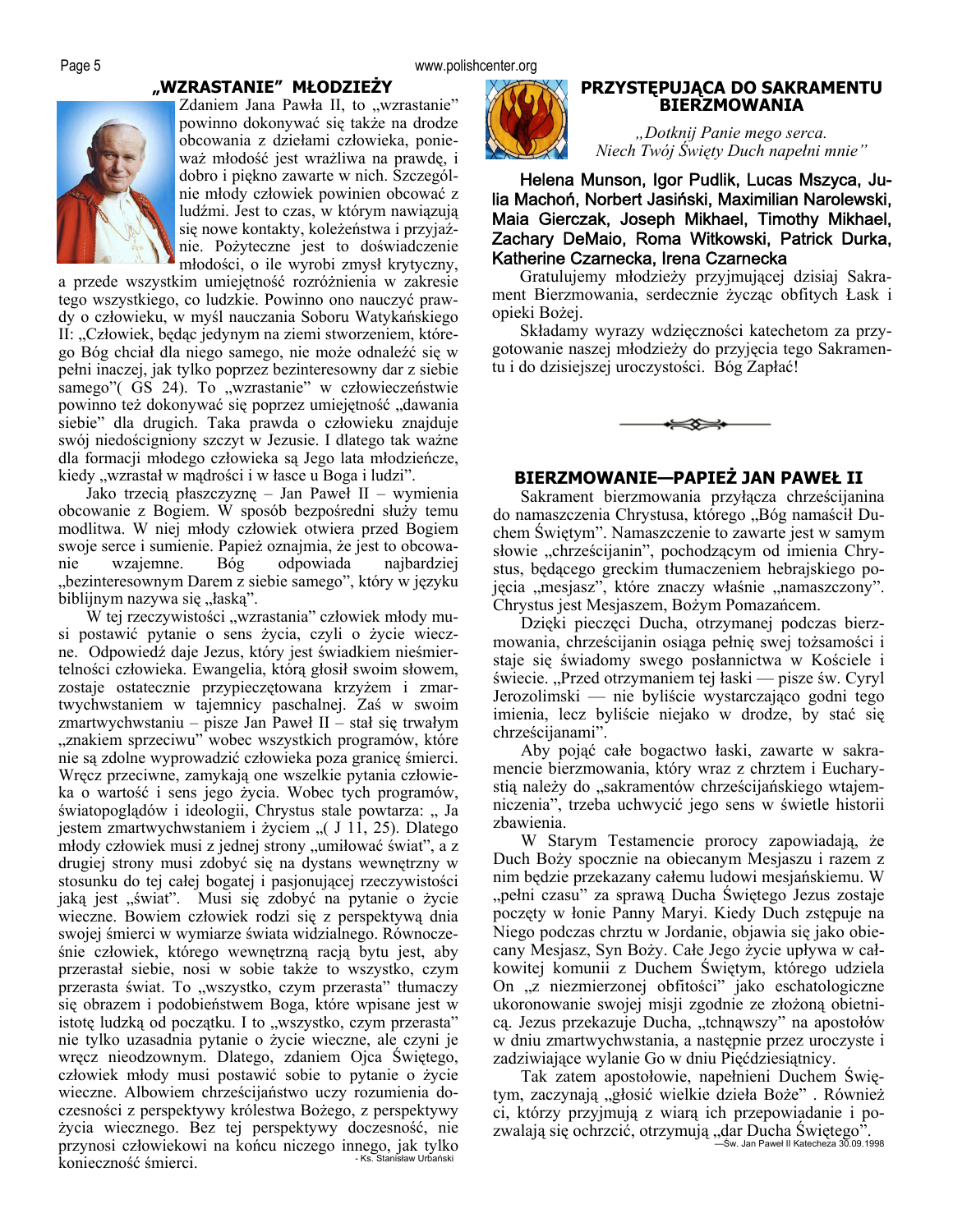#### **ORYGINAŁ CZY FOTOKOPIA?**

**"**Wszyscy rodzą się jako oryginały, ale wielu umiera jako fotokopie" – powiedział jeden z włoskich dziennikarzy. Rzeczywiście - Stwórca każdego z nas stworzył oryginalnym. Nie ma drugiego takiego jak ty stworzenia. Nie jesteśmy jednak ukończonym dziełem Mistrza. Dzieło stworzenia trwa. I za ten proces odpowiedzialni jesteśmy my. Współpraca ze Stwórcą w dziele tworzenia. Niektórzy z nas są sobą znudzeni. Co więcej, są rozczarowani, nie lubią się, nie akceptują. A przecież miało być inaczej. Oryginał to oryginał. Intrygujący, niepowtarzalny, ciekawa osobowość. A tu szarość weszła na miejsce zachwytu. Jak to się dzieje, że oryginał przemienia się w fotokopię?

Często się zdarza, że współczesny człowiek to nic własnego. Wszystko z drugiej ręki. Cudze gesty, sądy, poglądy, opinie. Świecąc odbitym światłem wyzbywamy się siebie. Globalny człowiek, globalne myśli, moda. Płowieje oryginał – jest tylko fotokopia. Bycie sobą wymaga wyrzeczeń jak drogocenne arcydzieło. Oryginalnie, czyli według planu Stwórcy, oryginał musi się też oryginalnie wydarzać. Wielu z nas chce natomiast zarządzać życiem po swojemu. Należy jednak pracować nad oryginałem. Każdy z nas idzie przez życie dwiema drogami: tą widzialną, zewnętrzną, i tą niewidzialną, wewnętrzną. Ta wewnętrznadecyduje o tej zewnętrznej.

#### **TREASURES FROM OUR TRADITION**

In many parish churches, more rarely in monastery churches and cathedrals, the tabernacle with the Blessed Sacrament is visible from a doorway or aisle in the church. Normally, a person is to give the proper sign of reverence, a genuflection, when passing in proximity to the tabernacle. The word "genuflect" comes from Latin roots meaning bending (or flexing) the knee. A common-sense exception to the rule is for a sacristan who is taking care of the church and can't be genuflecting every thirty seconds during a vacuum run. Also excepted are persons in procession entrusted with important symbols of the Lord's presence. So, a crossbearer or a minister carrying the Gospel book, or ministers on their way to their Communion stations do not genuflect. For everyone else, the usual sign of reverence for the Lord's presence in the Blessed Sacrament is to genuflect on the right knee.

The oldest form of reverence during prayer in our tradition is standing; kneeling or genuflecting is a sign borrowed from old civic practice. The posture of kneeling, even on one knee, is a sign of submission. Servants would take this position before their masters in the ancient world. It said: I'm not running away, I'm yours, I'm here for you.

This is what your genuflection says when you enter a Catholic church where the place of reservation of the Blessed Sacrament is visible to you: I'm yours.<br>—Rev. James Field, © Copyright, J. S. Paluch Co.



# **REFRESH THIS HEART OF MINE**

"Love must be reciprocal. If Jesus tasted the fullness of bitterness for me, then I, His bride, will accept all bitterness as proof of my love for Him." (*Diary*, 389). \*Diary passages with bolded words are Jesus speaking Diary of St. Maria

Faustina Kowalska: Divine Mercy in My Soul

Sr. M. Amadeo, RSM Zofia Adamowicz Adi Karen Arandońa Rachel Arandońa Kyle Ardando Sarah Arrizon Andrzejek&Michael Ashline Dick Hoffman Avalon Asgari Anna Bagnowska Wiesława Barr Jamie Barrett Lois Barta Pilar Bascope Ronald Brozchinsky Paul Budai Charlotte Frances Edward Cacho Dora Carrillo Peter Camacho Family Jean Carter Lacie Cooper Gina Cruz Krystyna Czaplińska Bernadine Dateno Sylvia Derby Adam Dolewski Joe Doud Mieczysław Dutkowski Edmund F. Dzwigalski



Anita and Mike Gilkey Zofia Grochulski Brooklyn Hamsley Bea Halphide Todd Hill Tot Hoang Patricia Hoffman Jackie Hoyt Andrzej Hulisz Jadwiga Inglis Leonard Jakubas Zofia Janczur Ania Karwan Julie & Larry Klementowski Matt Starbuck Josephie Kudlo Anent L. Mary Laning Danuta Łabuś Tom Lynch Amber Matrauga Anthony Martinez Antoinette Martinez Gail Morganti Jarosław Musiał Irene Nielsen Monica Nava Gloria Norton Jerry Nicassio

Andrzej Niedojadło Jarrod Pavlak Mirosława Pawelczak Anthony Palermo Elżbieta Piątek Elaine Quan Benito Ramirez Jerry Ramirez Robert Rosecrans Henryk Ruchel Tim Ryan Veronica Sequi Debra Shewman Maria Sowa Jean & Mike Speakman Mary Strazdas Adrianne Swinford Halina Szmit Teresa Turek Unborn Children Lauren Vairo Charlene Web Bernadette Westphal Alicja Wilczyńska Patricia Yochum Janina&Henryk Żelażewscy Bogusia Zientek

# **RECYCLING PROGRAM**

RECYCLE The Knights of Columbus Council 9599 will have their next recycling drive on **June 11th and 12th** before and after all the Masses. The Knights will accept only aluminum beverage cans and plastic water and beverage bottles,

**please no glass**. A recycling station will be set up in the south-west corner of the main parking lot. A Knight will be there to direct and help with your load.



# **A VOCATION VIEW:**



Jesus promised his disciples that they would be clothed in power from God. As a follower of Jesus, you are also given that same promise. Pray for the grace to be a faithful witness. DIVINE WORD MISSIONARIES-SISTERS SERVANTS OF THE HOLY SPIRIT 800-553-3321

#### **SAINTS AND SPECIAL OBSERVANCES**  Monday: **Memorial Day** St. John Sarkander, priest and martyr Tuesday: Visitation of the Blessed Virgin Mary–Feast Wednesday: St. Justin Martyr – Memorial Thursday: Sts. Marcellinus and Peter, martyrs Friday: Sts. Charles Lwanga and companions, martyrs Saturday: St. Clateus